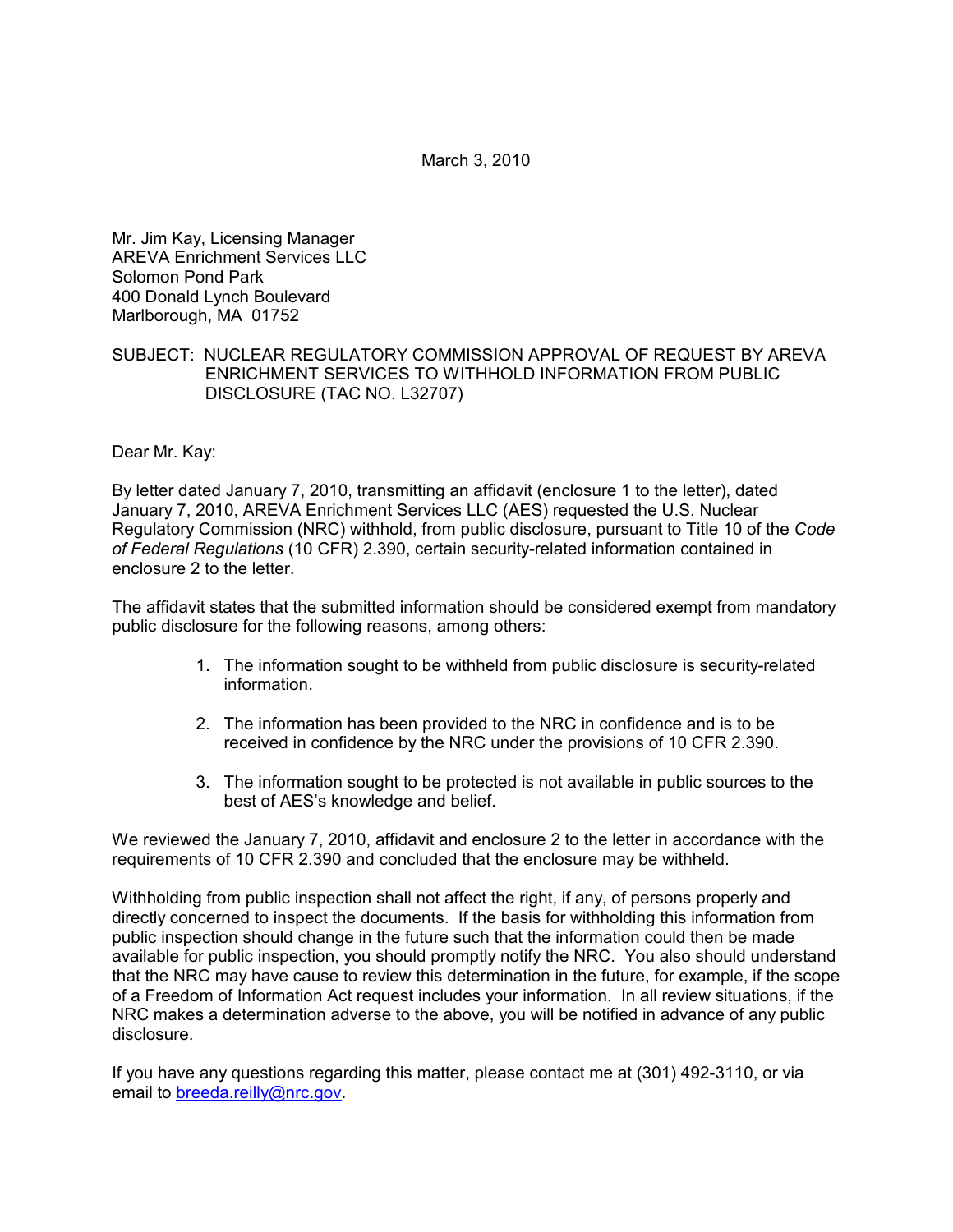In accordance with 10 CFR 2.390 of the NRC's "Rules of Practice," copies of this letter and of your December 4, 2009, affidavit will be available electronically for public inspection in the NRC Public Document Room or from the Publicly Available Records component of the Agencywide Document Access and Management System (ADAMS). ADAMS is accessible from the NRC Web site at http://www.nrc.gov/reading-rm/adams.html (the Public Electronic Reading Room).

Sincerely,

# **/RA/**

M. Breeda Reilly, Senior Project Manager Advanced Fuel Cycle, Enrichment, and Uranium Conversion Branch Special Projects and Technical Support Directorate Division of Fuel Cycle Safety and Safeguards Office of Nuclear Material Safety and Safeguards

cc: Jim Curtiss Curtiss Law P.O. Box 153 Brookville, MD 20833

> Mr. George Harper, Vice President of Engineering AREVA Enrichment Services 400 Donald Lynch Blvd Marlborough, MA 01752